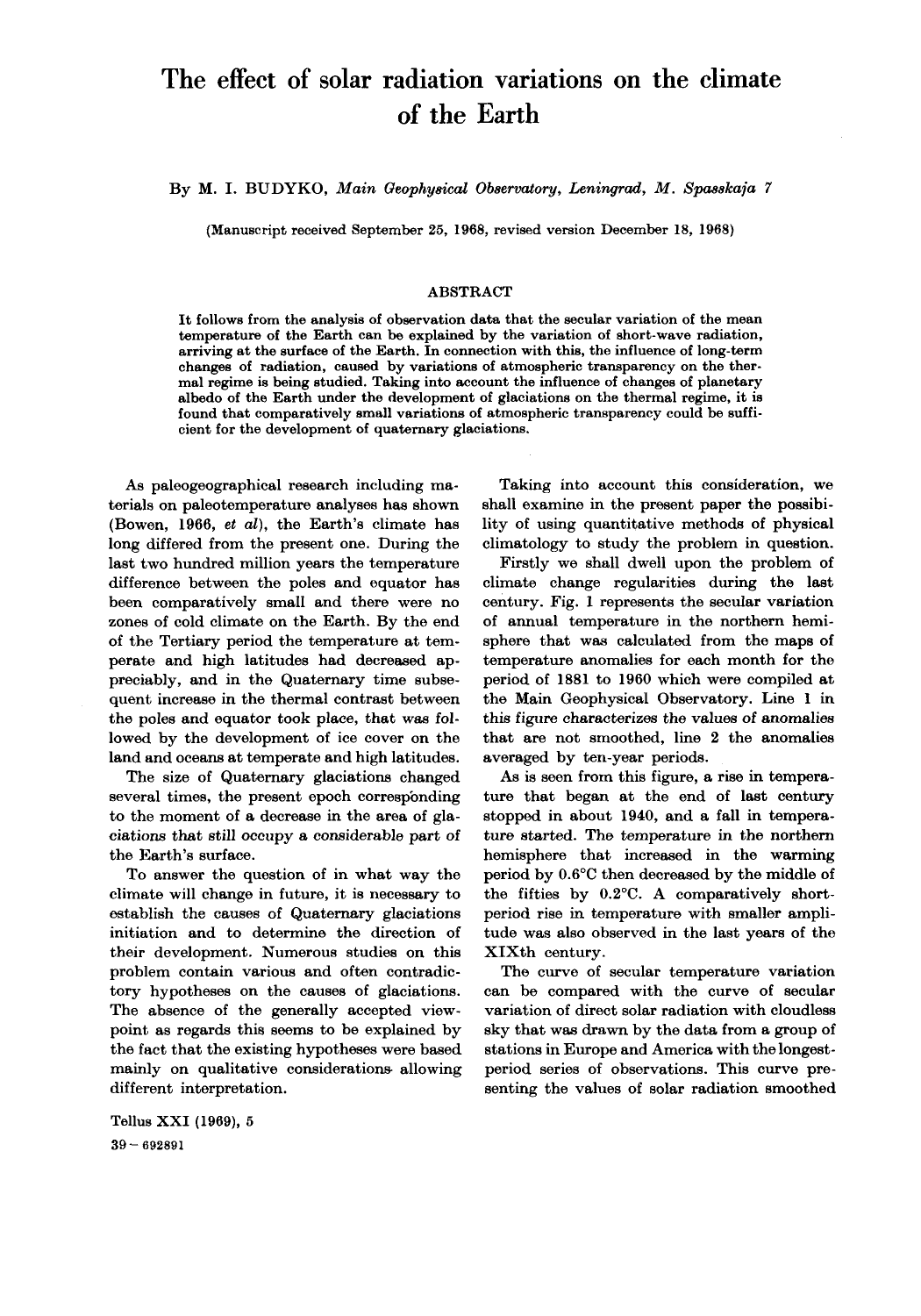

*Fig. 1.* Secular variation **of** temperature and direct radiation.

for ten-year periods corresponds to line **3** in Fig. **1. As** is seen from the above figure, the direct radiation had two maxima-a shortperiod one at the end of the XIXth century and **a** longer-period one with the maximum values of radiation in the thirties.

The problem of the causes of secular variation of direct radiation was already discussed by Humphreys **(1929,** and others) who considered that it was determined by the change in the atmospheric transparency due to the propagation **of** volcanic eruption dust in it. Having agreed to this point of view that is confirmed by many new data, it should be suggested that **a** decrease in radiation after **1940** could also depend on the increase of dust in the atmosphere due to man's activity.

**As** can be seen from Fig. **1,** the curves of secuiar variations of temperature and radiation are more **or** less similar.

To find out the dependence between the **ra**diation change and that of temperature, let us compare the radiation and thermal regimes of the northern hemisphere for two thirty-year periods: **1888-1917** and **1918-1947.** It follows from the data given in Fig. **1** that the temperature in the latter of these periods was by **0.33"C** higher than that in the former, and the direct radiation by **2.0** % higher.

To estimate the corresponding change in total radiation, it should be taken into account that the atmospheric transparency changes after volcanic eruptions **as a** result **of** propagation of dust with particles of the order of  $1 \mu$  in the lower stratosphere. This dust considerably increases the short-wave radiation diffusion, as **a**  result of which the planetary albedo of the Earth becomes higher. Because of the radiation diffusion by dust mainly in the direction of an incident ray (Mie effect) the direct radiation decreases with diffusion to **a** greater extent than the total radiation does. Using the calculation method developed by K. S. Shifrin and his collaborators **(K.** S. Shifrin, I. N. Minin, **1957; K. S.** Shifrin, N. P. Pyatovskaya, **1959),** one can estimate the ratio of decrease in total radiation to that in direct radiation.

Such **a** calculation shows that this ratio computed for the average annual conditions changes slightly with the change of latitude, and on an average for the Earth equals **0.15.** 

Thus, the difference in total radiation for the periods under consideration amounts to **0.30** %. In this case the ratio of temperature change to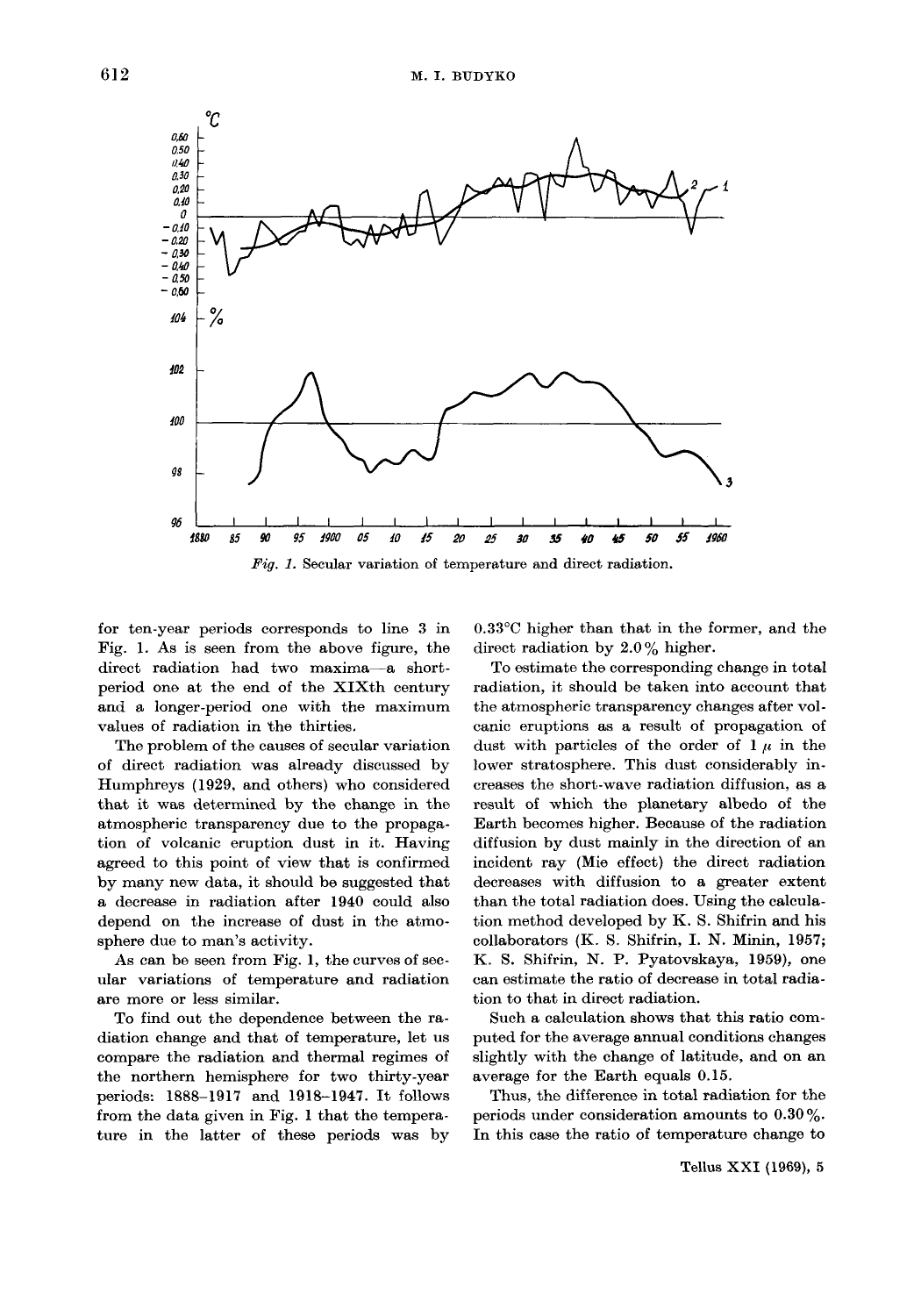the change of radiation turns out to be equal to 1.1°C per  $1\%$  of radiation change.

This value should be compared with the values of similar ratio obtained as **a** result of calculating the radiation influence on the thermal regime of the Earth.

To determine the dependence of temperature on solar radiation with the average relationship between temperature, air humidity and other factors influencing the long-wave radiation, we used the results of calculations of monthly mean values of radiation at the outer boundary of the atmosphere that were made when preparing *Atlas* of the *heat balance of the Earth* **(1963).** 

On the basis of these data relating to each month for **260** stations an empirical formula was derived

$$
I = a + BT - (a1 + B1 T)n \qquad (1)
$$

where  $I =$  outgoing radiation in kcal/cm<sup>2</sup> month,

- $T =$ temperature at the level of Earth's surface in  $^{\circ}C$ ,
- *n* = cloudiness in fractions of unit,

the values of dimensional coefficients of which equal:  $a = 14.0$ ;  $B = 0.14$ ;  $a_1 = 3.0$ ;  $B_1 = 0.10$ .

The root-mean-square deviation of the results of calculation by this formula from the initial data accounts for less than *5* % of the radiation values.

Comparing formula **(1)** with similar dependence that can be obtained from the work by Manabe and Wetherald **(1967),** it is possible to conclude that they practically coincide for the conditions of cloudless sky and differ in considering the cloudiness effect on radiation.

For mean annual conditions, the equation of the heat balance of the Earth-atmosphere system has the following form:

$$
Q(1-\alpha)-I=A \qquad (2)
$$

- where  $Q =$  solar radiation coming to the outer boundary of the atmosphere;
	- $\alpha$  = albedo;
	- *A* =gain or loss of heat as **a** result of the atmosphere and hydrosphere circulation, including heat redistribution of phase water transformations.

Taking into account that for the Earth **aa a**  whole  $A = 0$ , we shall find from formulae (1)

Tellua XXI **(1969),** *<sup>5</sup>*

and (2) the dependence of the Earth's mean temperature on the value of solar radiation. In this case it turns out that the change of solar radiation by **l%,** with the average for the Earth value of cloudiness equal to 0.50 and constant albedo equal to **0.33,** causes the temperature change by 1.5'.

This result can be compared with similar estimate obtained from the work by Manabe and Wetherald from which it follows that with constant relative air humidity the mean temperature at the Earth's surface changes by 1.2" solar radiation changes by  $1\%$ .

It is clear that both of these values agree satisfactorily with the relation between changes in temperature and radiation that was obtained from observational data. One can believe that some excess of the computed temperature changes **aa** compared to observational data reflects the thermal inertia effect of ocems the heating or cooling of which smoothes the Earth's temperature variations in comparison with the computed values for stationary conditions.

Thus, it seems probable that present changes of the Earth's temperature are determined mainly by the atmosphere transparency variations that depend on the level of volcanic activity.

If the present changes in volcanic activity cause radiation variations by several tenths of per cent and the planetary temperature variations by several tenths of **a** degree, one can believe that in the paat respective variations of radiation and temperature reached appreciably larger values.

It is evident that the number of volcanic eruptions for the given interval of time is different with constant mean level of volcanic activity for statistic reasons, these differences being the greater, the longer general period of time being considered. The standard of volcanic activity in different geological epochs is also known to change noticeably in connection with the change of tectonic processes intensity.

Since the volcanic activity variations caused by tectonic factors are characterized by long periods of time to calculate the influence of radiation variations associated with them on the thermal regime, changes in the Earth's albedo should be taken into account that are due to expansion or reduction of the area covered with ice on the land and oceans.

*As* observations from meteorological satellites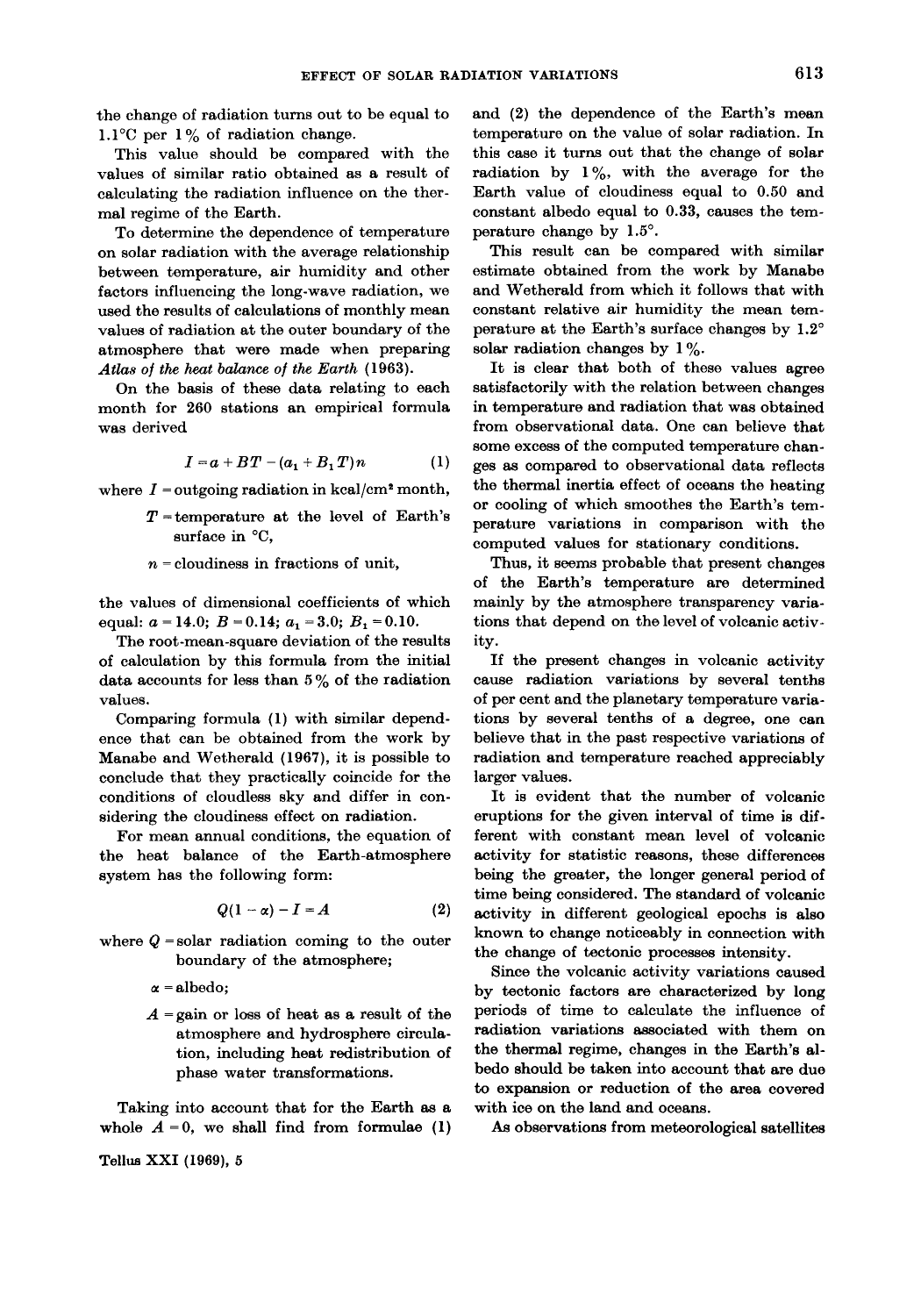

Fig. 2. The dependence of horizontal heat transfer upon temperature difference.

have shown (see Raschke, Moller, Bandeen, **1968),** the albedo of the Earth-atmosphere system over **areas** with ice cover is greater than that over ice-free **areas,** due to which fact the change in area covered with ice increases the radiation variation effect on thermal regime.

To estimate the radiation variation influence on the temperature of latitudinal zones, taking into account the indicated effect, one of numerical models of the average latitudinal temperature distribution should be used. Since in this case we are only interested in temperature distribution near the Earth's surface it is possible to use, instead of existing comparatively complicated models, **a** simple scheme based on the solution of equations **(1)** and **(2)** to which the relation should be added that characterizes the relationship between temperature distribution and horizontal heat transfer in the atmosphere and hydrosphere.

Such **a** relation can be obtained by comparing the mean latitudinal values of term A calculated from formula (1) with quantities  $T - T_p$ , where *T* is annual mean temperaure at **a** given latitude, *T,* is the planetary mean temperature.

The result of the above comparison is shown in Fig. **2** from which it follows that the corresponding dependence can be expressed in the form of equation

$$
A = \beta(T - T_p) \tag{3}
$$

where  $\beta = 0.235$  kcal/cm<sup>2</sup> month degree

From formulae **(l), (2)** and **(3),** taking into consideration that for the Earth as **a** whole  $A = 0$ , we obtain equations

$$
T = \frac{Q(1-\alpha) - a + a_1 n + \beta T_p}{\beta + B - B_1 n}
$$
 (4)

$$
T_p = \frac{Q_p(1-\alpha_p) - a + a_1 n}{B - B_1 n} \tag{5}
$$

(where  $Q_p$  and  $\alpha_p$  are planetary values of radiation and albedo) by which the average latitudinal annual mean temperatures were computed for present climatic conditions of the northern hemisphere. The values of *Q, Q,* accepted in this calculation correspond to the value of solar constant **1.92** cal/cm2 min, the albedo, according to observational data available, at the latitudes of 0" to **60'** is considered to be equal to **0.32,** at the latitude of **70"** to 0.50, at the latitude of 80" to **0.62.** In the calculation, the influence of deviations of cloudiness values from its mean planetary value equal to *0.50* on temperature is neglected.

The possibility of such an assumption results from the conclusion established in the calculations made using the above formulae concerning **a** comparatively weak effect of cloudiness on the mean indices of thermal regimewithin **a**  rather wide range of conditions. Such **a** conclusion drawn, taking into account the dependence of albedo on cloudiness, implies that

Tellus XXI **(1969),** *5*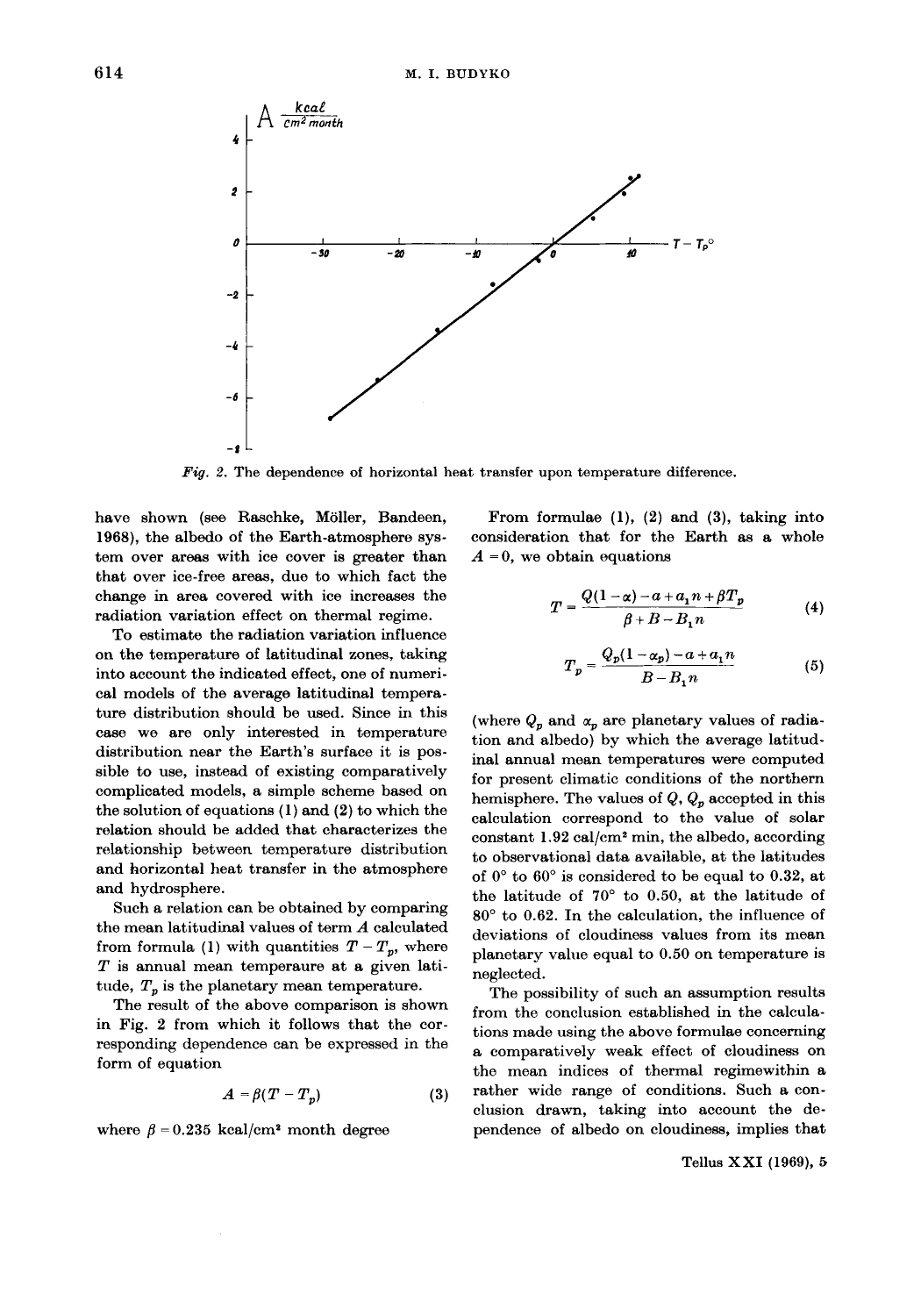the effect of cloudiness on the change in absorbed radiation in **a** number of cases is compensated for by its influence on the outgoing long-wave radiation. The results of calculating the contemporary average latitudinal distribution of temperature **are** presented in Fig. **3**  where they correspond to line  $T<sub>0</sub>$ . As is seen, these results **are** in good agreement with the observed temperature at different latitudes that is represented in Fig. *3* by line *T.* Such an agreement allows us to use the scheme described for evaluation of the radiation variation effect on the Earth's thermal regime and glaciations.

The southern boundary of the existing ice cover on the seas and land in the Arctic corresponds to the mean latitude of **72" N.** Let us consider that with **a** decrease in solar radiation the surface of ice cover expands in accordance with the extension of the surface area with temperature equal to or lower than the temperature observed now at **72'N.** In this case let us assume that albedo on the ice-covered area is **equal** to **0.62** and at the southern boundary of this ice cover to 0.50.

It follows from the above values of albedo that with the change of ice cover area the mean albedo of the Earth changes by value **0.30s**  where coefficient **0.30** corresponds to the difference of albedo values with the presence and absence of ice cover, and quantity  $S = lq$ ,  $(l =$ the ratio of ice area change to the whole area of the Earth,  $q$  = the ratio of mean radiation in the same zone of ice area change to the mean value of radiation for the Earth as **a** whole).

To take into account the influence of the glaciation area change on the annual mean temperature of the Earth, we shall use formula

$$
\Delta T_p = \frac{Q_p}{B - B_1 n} \left[ \frac{\Delta Q_p}{Q_p} (1 - \alpha_p - 0.30 S) - 0.30 S \right]
$$
\n(6)

which is obtained from formulae **(1)** and **(2),**  where  $\Delta T_p$  is the Earth's temperature change with the change of mean radiation  $Q_p$  by value  $\Delta Q_p$ .

**From**  $(1)$ ,  $(2)$ ,  $(3)$ ,  $(6)$  we shall deduce a formula for temperature at some latitude



*Fig.* **3.** The **average latitudinal temperature distri**bution.

where  $T_p'$  is the existing mean temperature of the Earth.

Using this formula and considering the dependence **of** values *Q* and S on latitude, one can compute the position of glaciation boundary for different values of  $\Delta Q_p/Q_p$ . By this formula it is also possible to calculate the distributions of temperature at different latitudes that correspond to these values. The results of such **a**  calculation are shown in Fig. **4,** where lines  $T_{1,0}$  and  $T_{1,5}$  correspond to temperature distributions with the decrease in radiation income by **1.0%** and **1.5%** respectively. In the abovementioned calculation the interrelationship between the thermal regimes of the northern and southern hemispheres is neglected (which assumption is reasonable with the similar change of thermal regime in both hemispheres). It is assumed in calculation that the relative de**crease** in radiation at different latitudes is the same.

Fig. 5 represents the values obtained from this calculation for the mean planetary temperature  $T_p$  and mean latitude to which glaciation extends  $\varphi_0$  depending on relative radiation changes. *As* is seen from this figure, the radiation variation effect on thermal regime considerably increases as **a** result of glaciation development, the corresponding dependence becoming nonlinear.

$$
T = \frac{Q(1-\alpha)\left(1+\frac{\Delta Q_p}{Q_p}\right)-a+a_1n+\beta T'_p+\frac{\beta Q_p}{B-B_1n}\left[\frac{\Delta Q_p}{Q_p}(1-\alpha_p-0.30S)-0.30S\right]}{\beta+B-B_1n}
$$
\n(7)

**Tellus XXI (1969), 6**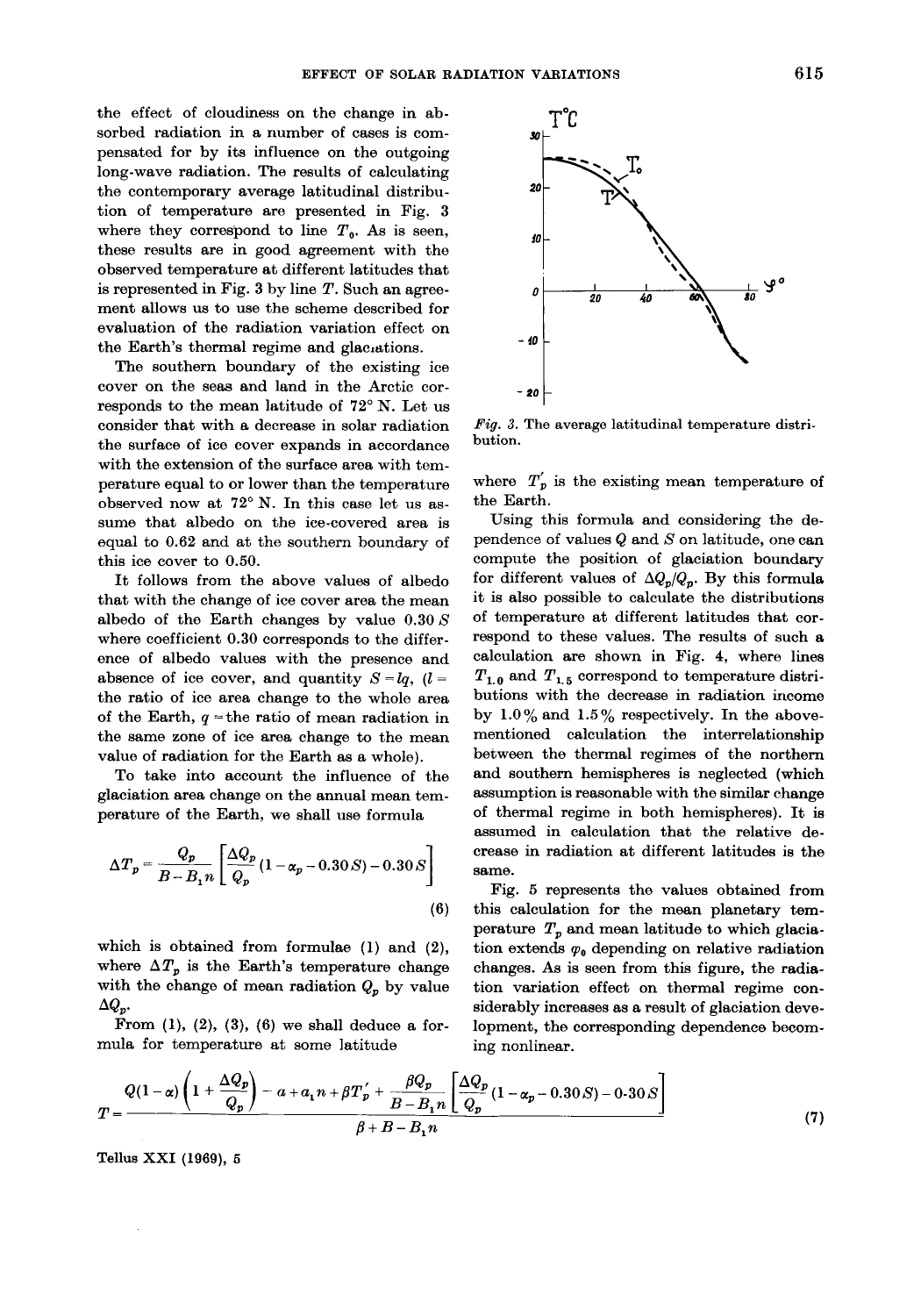

*Fig. 4.* The dependence **of** temperature distribution on radiation amount.

If with the decrease in radiation by **1%** the mean temperature of the Earth drops by *5",*  then with the decrease in radiation by **1.5%**  such **a** drop reaches **9".** Simultaneously with the above temperature drop the glaciation displacement **1Q-18"** to the south takes place, *i.e.* the distances approximately corresponding to the expansion **of** quaternary glaciations. When radiation decreases by  $1.6\%$  the ice cover reachas the mean latitude of about *50°,* after that it starts shifting towards lower latitudes up to the equator as **a** result of self-development. At the same time the planetary temperature drops sharply and reaches the value of several tens of degrees below **zero.** 

**A** conclusion on the possibility of complete glaciation of the Earth after ice cover reaches some critical latitude follows from the calculation, using the above formulae, of the values **of**  decrease in radiation necessary for further movement *of* ice to the equator. Such **a** calculation shows that to the south of critical latitude ice will move to the equator with the decrease in radiation by less than **1.6%,** and at lower latitudes ice will move in the indicated direction with the existing values of radiation and even with its values exceeding those in the present epoch.

It should be noted that similar conclusion from other considerations was drawn previously by Opik **(1953,** *et al.)* who considered, however, that for glaciating the Earth **a** considerable decrease in solar constant is necessary. The possibility of existence **of** complete glaciation of tho Earth with the present value of **solar**  constant was mentioned in the author's works (Budyko, **1961, 1966).** 

Thus, the present thermal regime and glaciations of the Earth prove to be characterized by high instability. Comparatively small changes of radiation-only by **1.0-1.5** %-are sufficient for the development of ice cover on the land and oceans that reaches temperate latitudes.

It should be noted that such changes in radiation are only several times as great **as** its variations observed due to the changeability of volcanic activity in the last century.

Taking into consideration that according *to*  the data **of** geological investigations the level of volcanic activity for long periods of time in the past changed by **a** factor of several times *(see* Ronov, **1959),** one can believe that the influence of long-period variations of volcanic activity is **a** probable factor of glaciation development.

This conclusion is confirmed by the fact, established by Fuchs and Patterson, of correspondence between the main epochs of quaternary glaciations and the periods of considerable increase in volcanic activity in **a** number of regions **of** low latitudes **(1947).** 

Though in this paper the author has no possibility to discuss numerous other hypotheses as to be causes of quaternary glaciations, nevertheless it is necessary to dwell upon popular idea concerning the influence of changes of the Earth's orbit elements on glaciations.

Such **a** conception substantiated by Milankovich **(1930** and others) and other authors is shared by many specialists studying quaternary glaciations.



*Fig.* 5. The dependence **of** the Earth's temperature and ice cover boundary on radiation variations.

Tellus **XXI (1969),** *5*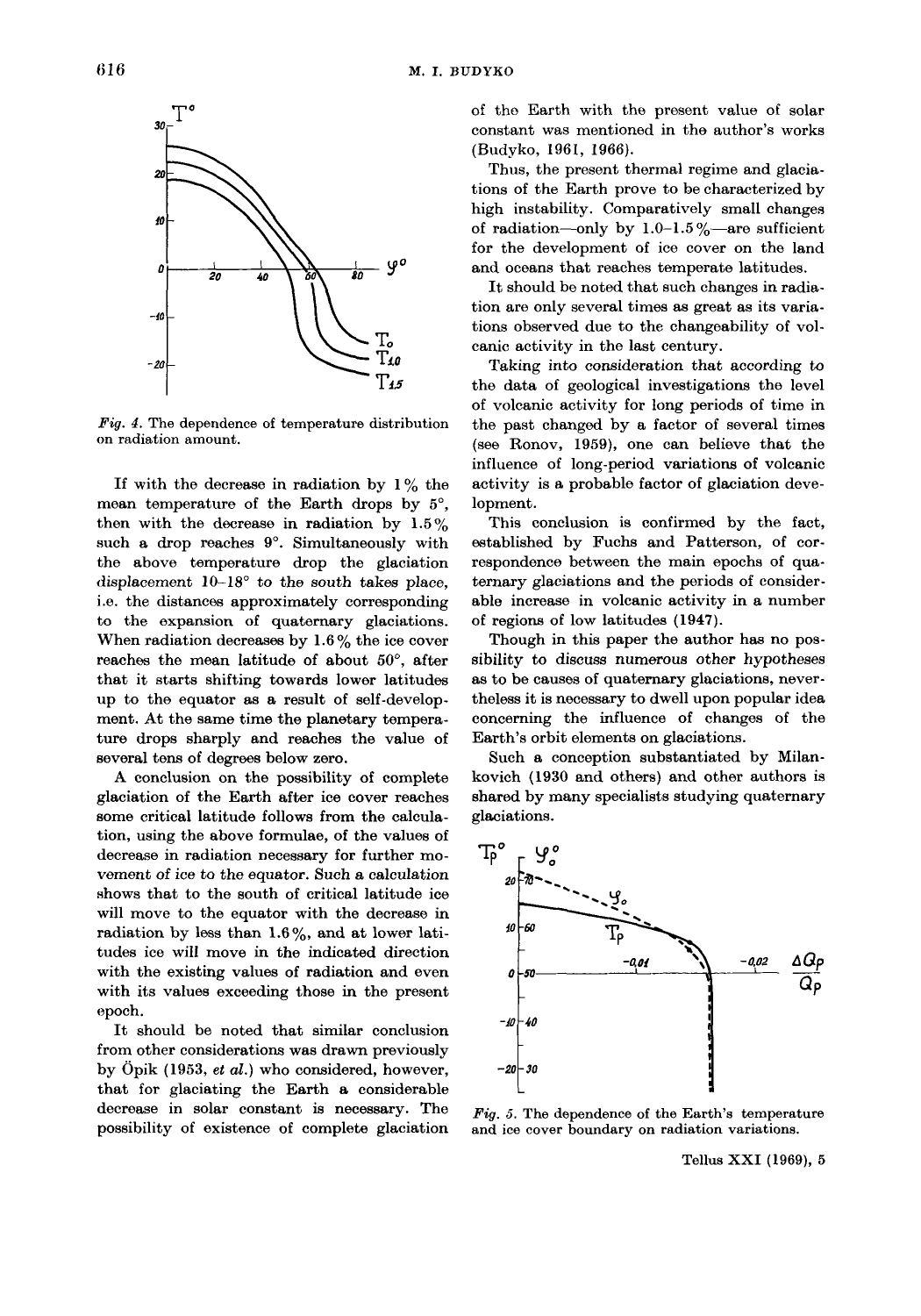As is known, the effect of changes in the Earth's orbit eloments leads to appreciable redistribution of radiation amount coming to dif ferent latitudes. Considering these changes and using the model of latitudinal temperature distribution suggested by him, Milankovich concluded that with the changes of orbit elements at temperate and high latitudes considerable changes in temperature occur that can result in glaciation.

It should be mentioned that the model of temperature distribution suggested by Milankovich did not take into account horizontal heat transfer in the atmosphere and hydrosphere due to which it had to overestimate considerably the influence of changes in radiation in **a** given latitudinal zone on the thermal regime of the same zone.

To verify the hypothesis of Milankovich, there were calculated, using the above-mentioned scheme, changes in thermal regime and glaciations for the case of considerable change of the Earth's orbit elements 22 thousand years ago which is usually associated with the last glaciation. The calculations made have shown that though the variations of orbit elements influence in a definite way the thermal regime and glaciation, this influence is comparatively small and corresponds to possible displacement of the glaciation boundary by a little less than  $1^\circ$  of latitude. It should be borne in mind that such **a** calculation allows for the change in annual radiation totals. According to Milankovich, the main influence on the glaciation is exerted by the variations of the summer radiation values that at latitudes **65-75'** are 2 to 3 times as large as the variations of annual values. Emphasizing the necessity of further study of the problem on the effect of annual radiation variation on the glaciation, it should be noted that the above-obtained result casts some doubt on the hypothesis that the effect of the Earth's orbit changes is sufficient for the explanation of the quaternary glaciations.

Now we shall proceed to the question of why the volcanic activity variations, that occured during the whole history of the Earth, did not result in the development of glaciations during hundreds of millions of years previous to the quaternary period.

It has been established in geological investigations that in the pre-quaternary time the **gra**dual rise of continents level took place. This



Fig. 6. Ice cover effect on temperature distribution.

caused weakening of water circulation in the oceans between low and high latitudes.

It was ascertained long ago (Budyko, **1948,**  et *al.)* that the heat transfer between the equator and the poles in the hydrosphere is **a** considerable portion of the corresponding transfer in the atmosphere, in connection with which the changes in water circulation in the oceans should influence essentially the thermal regime at high and temperature latitudes.

To clear up this question, temperature distribution was calculated using the above-mentioned scheme for the case of absence of ice at high latitudes.

The results of such calculations are shown in Fig. 6 where line  $T_0$  represents the present-day temperature distribution, and line  $T<sub>g</sub>$  temperature distribution with the absence of polar glaciations. In these calculations the albedo at high latitudes is accepted to be equal to the albedo of ice-free areas and the coefficient  $\beta$  is considered to be equal to its value accepted above.

As is seen from Fig. 6, the polar ice changing little the temperature at low latitudes considerably decreases the temperature at high latitudes. As **a** result, the mean difference in temperature between the pole and the equator decreases and the annual mean temperature in polar zone turns out to be equal to several degrees below zero.

One can believe that with ice-free regime the meridional heat transfer in the polar ocean will increase as compared to present conditions since this ocean, that is now isolated from the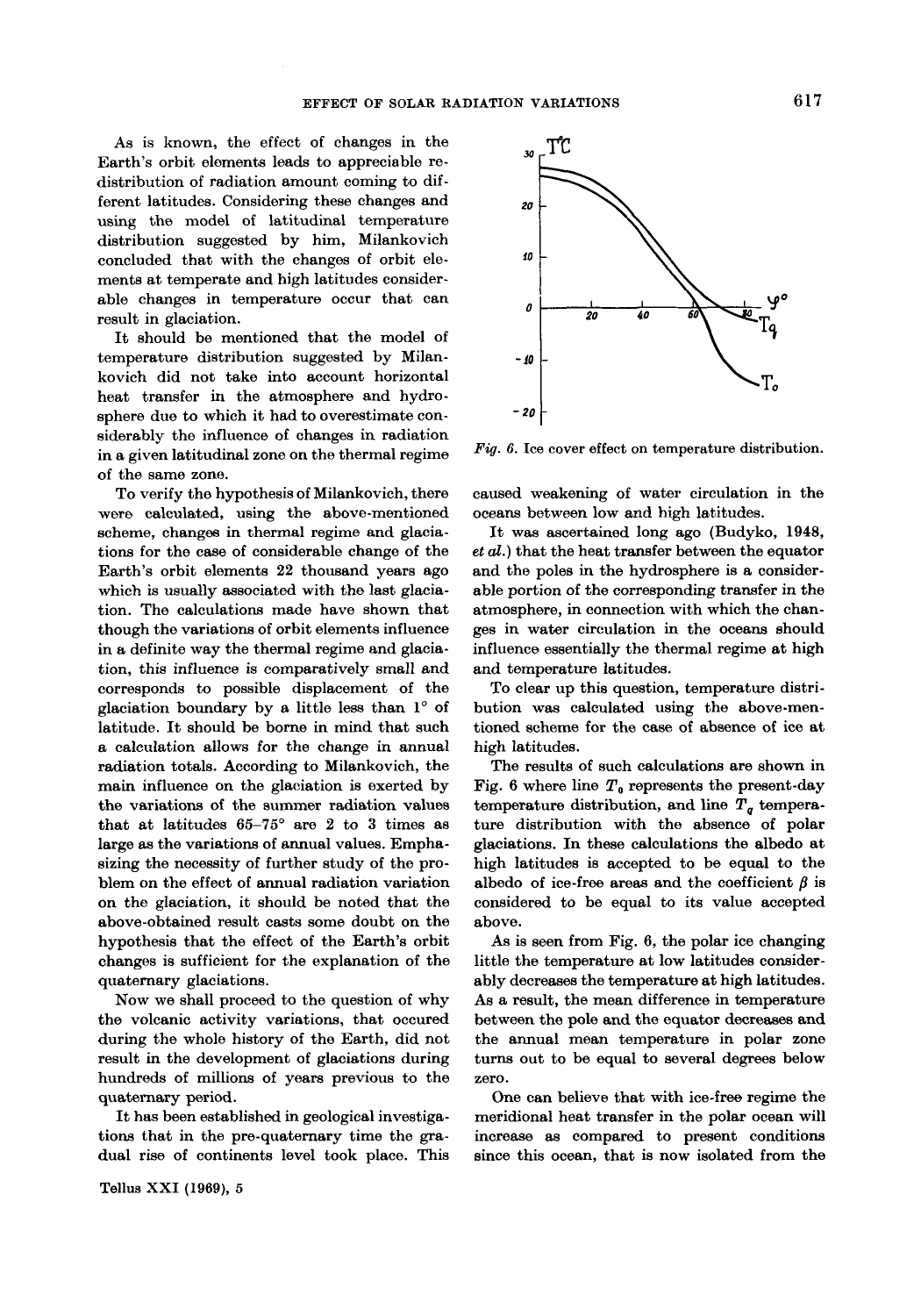atmosphere by ice, will give off **a** considerable amount of heat to the atmosphere through turbulent heat exchange.

If to consider that with the absence of ice the Arctic Ocean receives additionally an amount **of** heat equal to the mean value coming now to the ice-free areas **of** the oceans at high latitudes, the mean air temperature in the Arctic must be somewhat higher than the above value, i.e. close to zero.

This result is in agreement with the conclusions drawn using other methods in previous works by the author (Budyko, **1961,1962, 1966),**  L. R. Rakipova (1962, 1966), Donn & Shaw **(1966),** and others. It confirms once more the possibility of existence of ice-free regime in the polar basin in the present epoch and at the same time indicates high instability of such **a** regime.

It is evident that with the annual mean temperature in the Central Arctic close to water freezing point comparatively small anomalies of radiation income may lead to ice restoration.

Thus, with the present distribution **of** continents and oceans the existence of two climatic regimes is possible one of which is characterized by the presence of polar ice and large thermal contrast between the pole and the equator, and the other by the absence **of** glaciation and small meridional mean gradient of temperature.

Both **of** these regimes are unstable since even small variations of solar radiation income could be sufficient either for freezing of the ice-free polar ocean **or** melting of the existing ice. Such **a** peculiarity of climatic regime seems to determine the main features of climate variations in the Quaternary period.

In the periods of decreased volcanic activity the temperature distribution corresponded to ice-free regime which characterizes the climate *of* comparatively warm inter-ice epochs. When volcanic activity increased, ice formed firstly in the arctic seas, and then greater or smaller glaciations were developed on the land.

As it was mentioned in the author's work (Budyko, **1968),** in the mesozoic **era** and in the paleogene the northern polar basin was connected with the oceans of low latitudes with much wider straits **as** compared to the Quaternary period. In this case the heat income to the polar basin as **a** result **of** activity of sea currents seemed to exceed those values that are observed at high latitudes under present conditions. If this income was **1.5** to **2** times **as** great **as** its present mean value for the ice-free **areas,**  then according to the calculations by the above formulae, the annual mean temperature in the Arctic reached **lo",** which fact excluded the possibility of glaciation even with appreciable anomalies of radiation.

During the Tertiary period the isolation of polar basin from the tropic regions of ocean gradually developed, which caused the temperature decrease near the pole and approaching **of** temperature distribution to the values characteristic *of* inter-ice epochs.

It follows from the above considerations that the present epoch is a part of glacial period since any noticeable increase in volcanic activity should lead to new glaciation development.

Moreover, it seems probable that one of the following glaciers expansion could reach the critical latitude after which the complete glaciation **of** the Earth would set in. Such **a** possibility was on the point of being realized in the period of maximum quaternary glaciation when the temperature of the Earth and the position of ice cover corresponded to dots plotted on lines *T,*  and  $\varphi_0$  in Fig. 5.

**As** is seen from this figure, the ice cover under these conditions has moved about 0.8 of the way from the present ice boundary to the critical latitude.

From such **a** viewpoint the Quaternary History **of** the Earth seems to be the period of coming climatic catastrophe due to which the existence of higher forms of organic life on **our** planet may be exterminated.

When estimating the probability of such **a**  catastrophe being realized in future, the character of man's activity should be taken into account which influences to some extent the climate at present. Without touching upon the possibility of implementing in future some projects of active influence on the climate which could affect the glaciation development, ever increasing influence of man's activity on the energy budget of thc Earth should be mentioned.

All the energy used by man is transformed into heat, the main portion of this energy being an additional source of heat as compared to the present radiation gain. Simple calculations show (Budyko, **1961)** that with the present rate of growth of using energy the heat produced by man in less than two hundred years will be comparable with the energy coming from the sun. Since glaciations are greatly influenced by